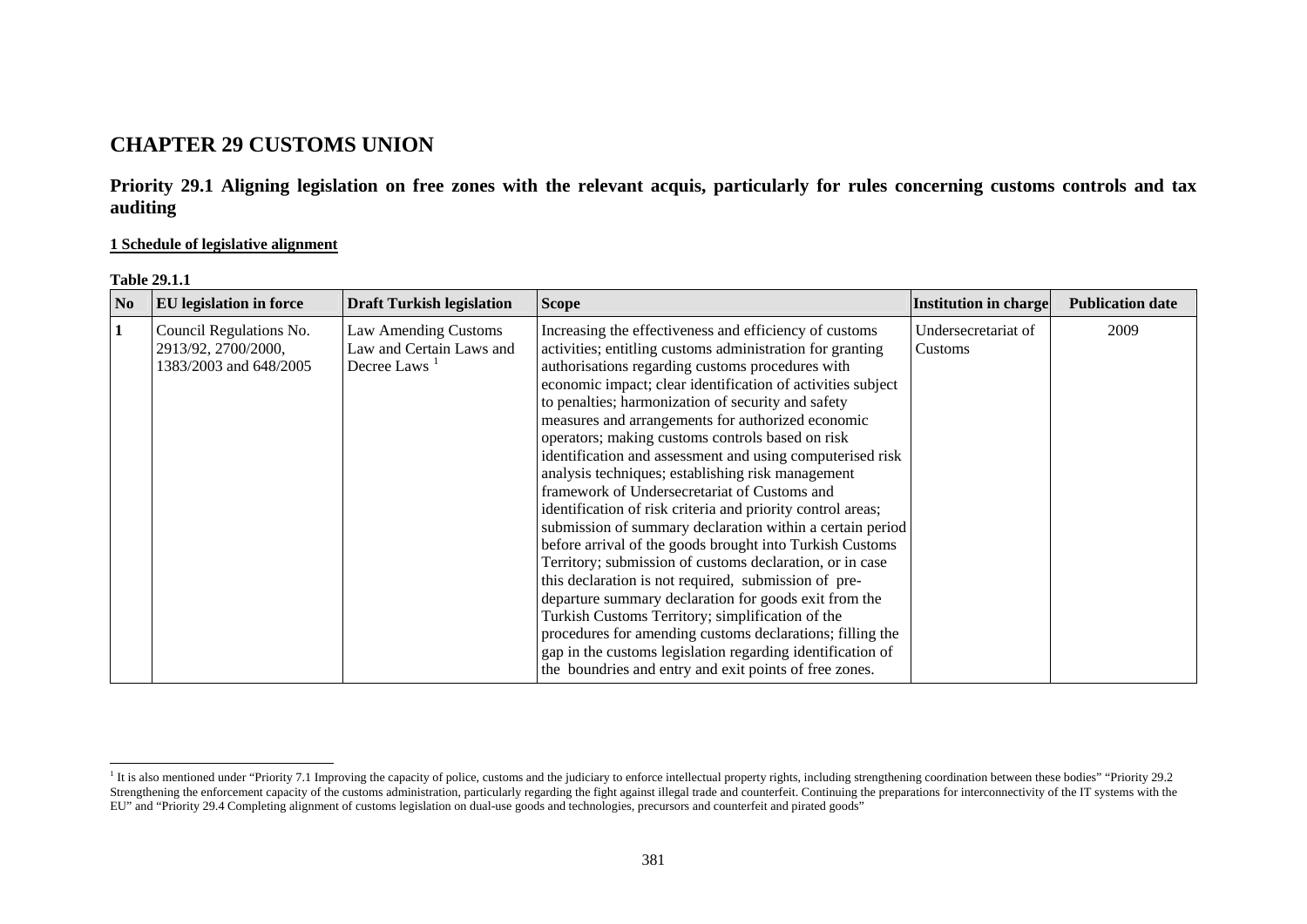## **Table 29.1.1 (Continued)**

| N <sub>0</sub> | <b>EU</b> legislation in force               | Draft Turkish legislation | <b>Scope</b> | <b>Institution in charge</b> | <b>Publication date</b>                   |
|----------------|----------------------------------------------|---------------------------|--------------|------------------------------|-------------------------------------------|
|                | Regulations No. 2913/92 and Amendment to the |                           |              |                              | Undersecretariat for To be enacted within |
|                | 2454/93                                      | Legislation on Free Zones |              | Foreign Trade                | the framework of full                     |
|                |                                              |                           |              | Undersecretariat of          | membership                                |
|                |                                              |                           |              | Customs                      | perspective                               |

### **2 Schedule of institutional capacity building requirements necessary for legislative approximation and implementation**

No institutional capacity building requirement is envisaged under this priority at this stage.

### **3 Financial requirements and resources**

No financial requirement is envisaged under this priority at this stage.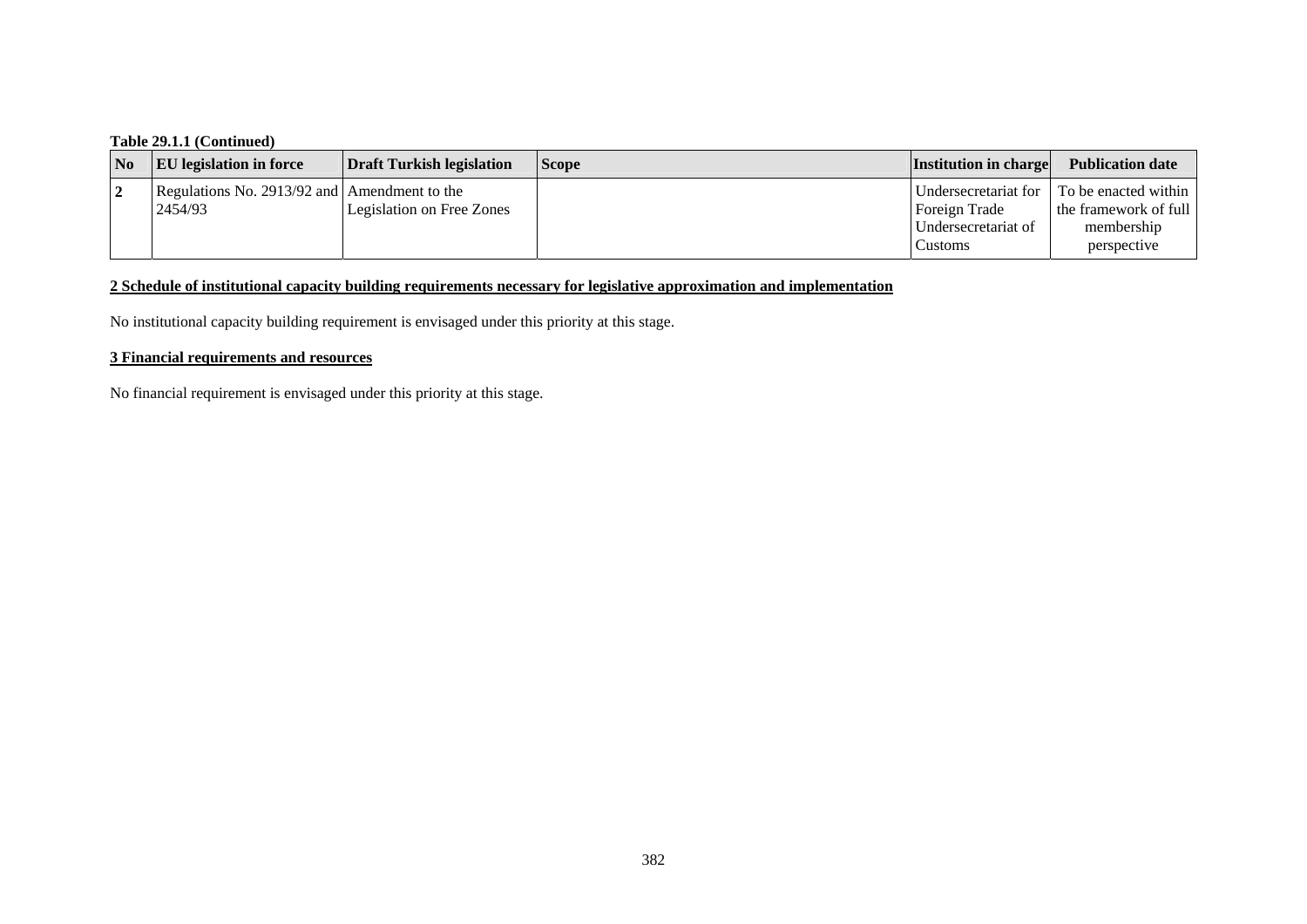**Priority 29.2 Strengthening the enforcement capacity of the customs administration, particularly regarding the fight against illegal trade and counterfeit. Continuing the preparations for interconnectivity of the IT systems with the EU** 

### **1 Schedule of legislative alignment**

| N <sub>0</sub> | EU legislation in force                                                  | <b>Draft Turkish legislation</b>                                             | <b>Scope</b>                                                                                                                                                                                                                                                                                                                                                                                                                                                                                                                                                                                                                                                                                                                                                                                                                                                                                                                                                                                                                                                                                                                                                                           | <b>Institution in charge</b>   | <b>Publication date</b> |
|----------------|--------------------------------------------------------------------------|------------------------------------------------------------------------------|----------------------------------------------------------------------------------------------------------------------------------------------------------------------------------------------------------------------------------------------------------------------------------------------------------------------------------------------------------------------------------------------------------------------------------------------------------------------------------------------------------------------------------------------------------------------------------------------------------------------------------------------------------------------------------------------------------------------------------------------------------------------------------------------------------------------------------------------------------------------------------------------------------------------------------------------------------------------------------------------------------------------------------------------------------------------------------------------------------------------------------------------------------------------------------------|--------------------------------|-------------------------|
| 1              | Council Regulations No.<br>2913/92, 2700/2000,<br>1383/2003 and 648/2005 | Law Amending Customs<br>Law and Certain Laws and<br>Decree Laws <sup>2</sup> | Increasing the effectiveness and efficiency of customs<br>activities; entitling customs administration for granting<br>authorisations regarding customs procedures with<br>economic impact; clear identification of activities subject<br>to penalties; harmonization of security and safety<br>measures and arrangements for authorized economic<br>operators; making customs controls based on risk<br>identification and assessment and using computerised risk<br>analysis techniques; establishing risk management<br>framework of Undersecretariat of Customs and<br>identification of risk criteria and priority control areas;<br>submission of summary declaration within a certain period<br>before arrival of the goods brought into Turkish Customs<br>Territory; submission of customs declaration, or in case<br>this declaration is not required, submission of pre-<br>departure summary declaration for goods exit from the<br>Turkish Customs Territory; simplification of the<br>procedures for amending customs declarations; filling the<br>gap in the customs legislation regarding identification of<br>the boundaries and entry and exit points of free zones. | Undersecretariat of<br>Customs | 2009                    |

<span id="page-2-0"></span> $2$  It is also mentioned under "Priority 7.1 Improving the capacity of police, customs and the judiciary to enforce intellectual property rights, including strengthening coordination between these bodies", Priority 29.1 Aligning legislation on free zones with the relevant acquis, particularly for rules concerning customs controls and tax auditing" and "Priority 29.4 Completing alignment of customs legislation on dual-use goods and technologies, precursors and counterfeit and pirated goods"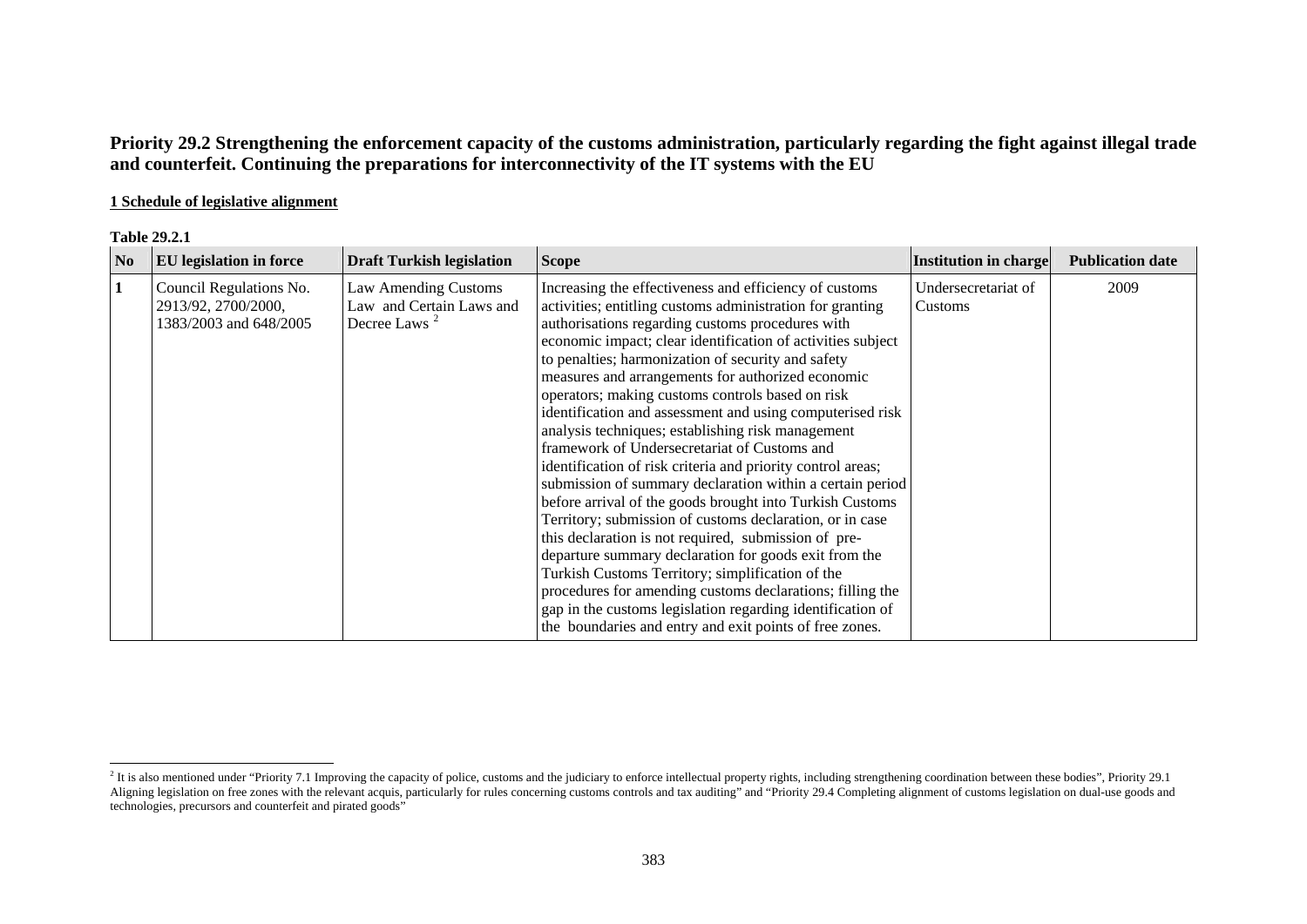#### **Table 29.2.1 (Continued**

| N <sub>0</sub> | <b>EU</b> legislation in force                       | <b>Draft Turkish legislation</b>                                                                                                            | <b>Scope</b>                                                                                                                                                   | Institution in charge                                                          | <b>Publication date</b> |
|----------------|------------------------------------------------------|---------------------------------------------------------------------------------------------------------------------------------------------|----------------------------------------------------------------------------------------------------------------------------------------------------------------|--------------------------------------------------------------------------------|-------------------------|
| $\overline{2}$ |                                                      | Law on Amendment to and<br>Adoption of the Decree Law<br>No. 485 on the Organization<br>and Functions of the<br>Undersecretariat of Customs | Strengthening the administrative capacity of<br>Undersecretariat of Customs, and thus, improvement of<br>the effectiveness and efficiency of customs services. | Undersecretariat of<br>Customs                                                 | 2009-2010               |
| 3              | Regulations No. 1383/2003,<br>2454/93 and 1891/2004. | <b>Implementing Regulation</b><br>Amending the Implementing<br>Regulation on Customs <sup>3</sup>                                           | Improvement of the effectiveness and efficiency of the<br>customs activities.                                                                                  | Undersecretariat of<br><b>Customs</b>                                          | 2009                    |
| $\overline{4}$ | Council Regulation No.<br>2658/87                    | Harmonization of the Current<br>BILGE System with the<br><b>TARIC System</b>                                                                | Legislation Necessary for the Harmonization with EU legislation.                                                                                               | Undersecretariat of<br><b>Customs</b><br>Undersecretariat for<br>Foreign Trade | After 2011              |

#### **2 Schedule of institutional capacity building requirements necessary for legislative approximation and implementation**

#### **Table 29.2.2**

| No             | <b>Requirements</b>                                                                                                                                                                  | Year      |
|----------------|--------------------------------------------------------------------------------------------------------------------------------------------------------------------------------------|-----------|
|                | (Undersecretariat of Customs)                                                                                                                                                        |           |
|                | Centralization of customs implementation for protecting the Intellectual Property Rights and establishment of a computer database accessible<br>by the local customs administrations | 2009      |
| $\overline{2}$ | Establishment of a central risk analysis unit                                                                                                                                        | 2009      |
| 3              | Re-structuring of the post-control system <sup>4</sup>                                                                                                                               | 2009      |
| $\overline{4}$ | Establishment of the regional risk analysis departments <sup>5</sup>                                                                                                                 | 2010-2013 |
| 5              | Employment of personnel in order to enhance the human resources capacity of the customs administration <sup>6</sup>                                                                  | 2009      |

<span id="page-3-0"></span> $3$  It is also mentioned under "Priority 7.1 Improving the capacity of police, customs and the judiciary to enforce intellectual property rights, including strengthening coordination between these bodies" and "Priority 29 Completing alignment of customs legislation on dual-use goods and technologies, precursors and counterfeit and pirated goods"<br><sup>4</sup> Financed by the project titled "Modernisation of the Turkish Customs Administration III- TR

<span id="page-3-2"></span><span id="page-3-1"></span><sup>&</sup>lt;sup>5</sup> To be financed by the project titled "Modernisation of the Turkish Customs Administration VI" under Pre-Accession Financial Assistance 2009 Programme

<span id="page-3-3"></span><sup>&</sup>lt;sup>6</sup> Personnel will be recruited in accordance with budget allocations.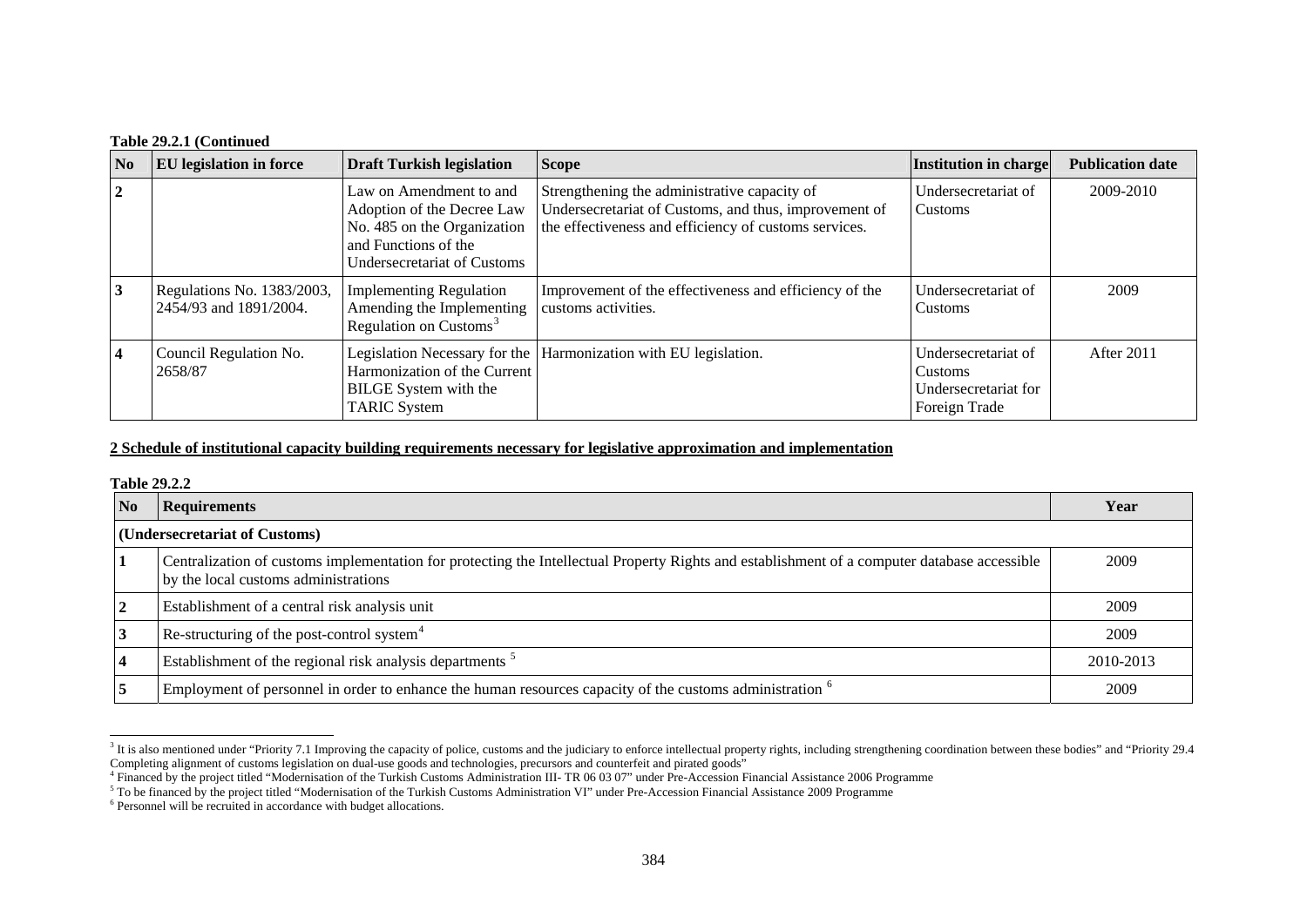#### **3 Financial requirements and resources**

| <b>Table 29.2.3</b>                                                                                                                                                                                                                                                                                                                                                               |           |                        |                   |              | (Euro)       |
|-----------------------------------------------------------------------------------------------------------------------------------------------------------------------------------------------------------------------------------------------------------------------------------------------------------------------------------------------------------------------------------|-----------|------------------------|-------------------|--------------|--------------|
| <b>Requirements (Undersecretariat of Customs)</b>                                                                                                                                                                                                                                                                                                                                 | Year      | <b>National Budget</b> | <b>EU</b> sources | <b>Other</b> | <b>Total</b> |
| <b>I</b> -Investment                                                                                                                                                                                                                                                                                                                                                              |           |                        |                   |              |              |
| Customs IT Systems Project (Supply of equipments for<br>the development of Integrated Tariff Management<br>System-ITMS and New Computerized Transit System-<br>NCTS) $7$                                                                                                                                                                                                          | 2009      | 650,000                | 2,600,000         |              | 3,250,000    |
| Supply of the Vehicle Tracking System and other<br>systems in the context of improvement of the Customs<br>Enforcement infra-structure <sup>8</sup>                                                                                                                                                                                                                               | 2009      | 875,000                | 2,625,000         |              | 3,500,000    |
| Supply of the railroad cargo inspection system in the<br>context of improvement of the Customs Enforcement<br>infra-structure <sup>9</sup>                                                                                                                                                                                                                                        | 2009      | 969,285                | 2,907,854         |              | 3,877,139    |
| Construction of the regional customs laboratory in<br>Istanbul                                                                                                                                                                                                                                                                                                                    | 2009      | 5,965,000              |                   |              | 5,965,000    |
| Supply of the modern analysis device and equipment for<br>the regional customs laboratory in Istanbul <sup>10</sup>                                                                                                                                                                                                                                                               | 2009      | 1,175,000              | 3,525,000         |              | 4,700,000    |
| Supply of the patrol boats, patrol vehicles and mobile<br>scanning system in the context of improvement of the<br>Customs Enforcement infra-structure                                                                                                                                                                                                                             | 2009-2010 | 3,700,000              | 11,100,000        |              | 14,800,000   |
| Strengthening of the Central Risk Analysis Unit;<br>establishment of the regional risk analyses departments;<br>ensuring of the coordination and data flow between<br>these departments and the Central Risk Analysis Unit;<br>supply of the equipment and vehicles in the context of<br>improvement of the efficiency of the regional risk<br>analyses departments <sup>12</sup> | 2010-2013 | 1,750,000              | 5,250,000         |              | 7,000,000    |

<sup>&</sup>lt;sup>7</sup> Financed by the project titled "Modernisation of the Turkish Customs Administration III- TR 06 03 07" under Pre-Accession Financial Assistance 2006 Programme

<span id="page-4-0"></span><sup>&</sup>lt;sup>8</sup> Financed by the project titled "Modernisation of the Turkish Customs Administration III- TR 06 03 07" under Pre-Accession Financial Assistance 2006 Programme

<span id="page-4-2"></span><span id="page-4-1"></span><sup>9</sup> Financed by the project titled "Modernisation of the Turkish Customs Administration V- TR 08 02 20" under Pre-Accession Financial Assistance 2008 Programme

<span id="page-4-3"></span><sup>&</sup>lt;sup>10</sup> Financed by the project titled "Modernisation of the Turkish Customs Administration IV- TR 07 02 03" under Pre-Accession Financial Assistance 2007 Programme

<sup>&</sup>lt;sup>11</sup> To be financed by the project titled "Modernisation of the Turkish Customs Administration VI" under Pre-Accession Financial Assistance 2009 Programme

<span id="page-4-5"></span><span id="page-4-4"></span><sup>&</sup>lt;sup>12</sup> To be financed by the project titled "Modernisation of the Turkish Customs Administration VI" under Pre-Accession Financial Assistance 2009 Programme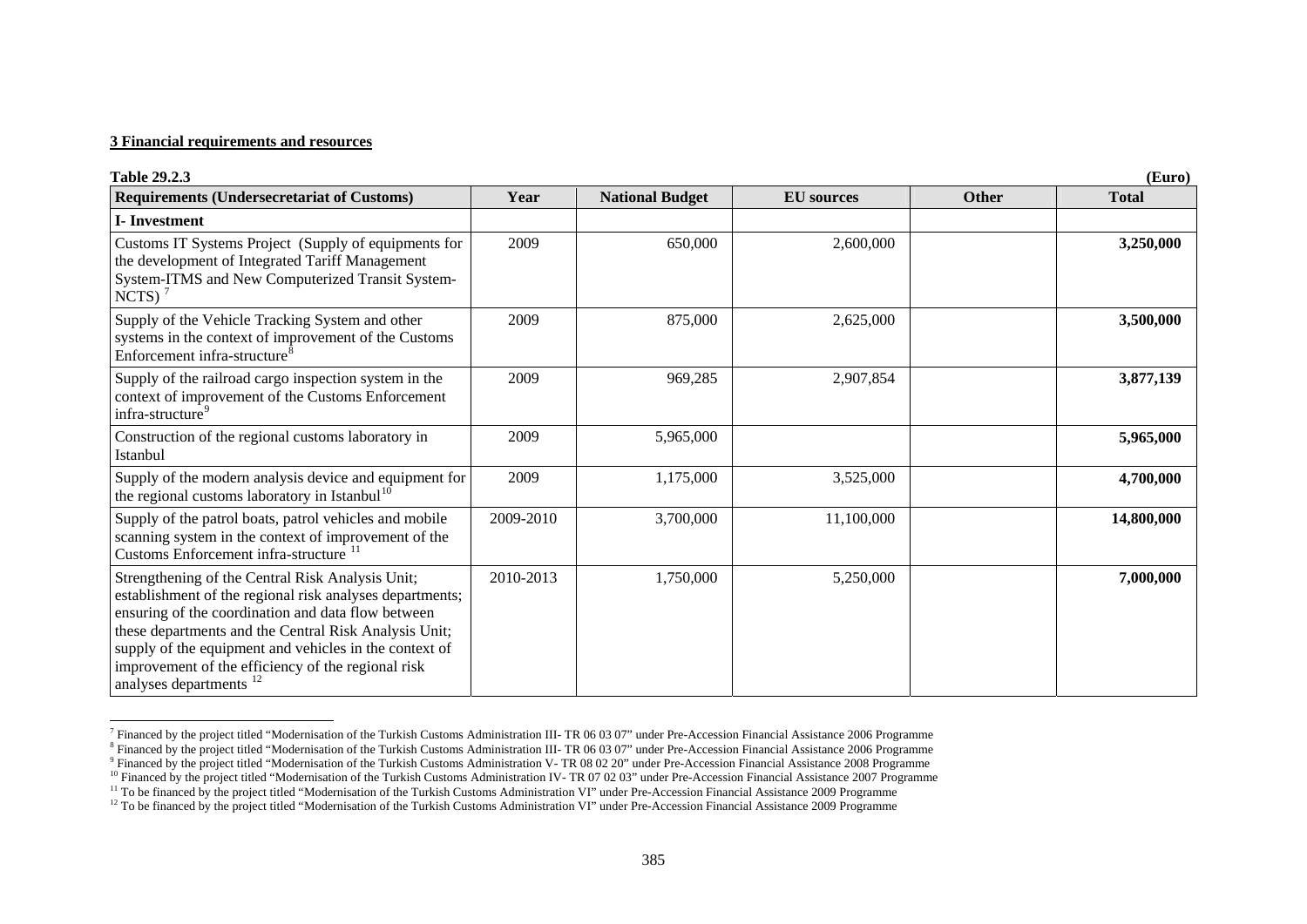| Table 29.2.3 (Continued)                                                                                                                                                                                                               |           |                        |                   |              | (Euro)       |
|----------------------------------------------------------------------------------------------------------------------------------------------------------------------------------------------------------------------------------------|-----------|------------------------|-------------------|--------------|--------------|
| <b>Requirements (Undersecretariat of Customs)</b>                                                                                                                                                                                      | Year      | <b>National Budget</b> | <b>EU</b> sources | <b>Other</b> | <b>Total</b> |
| II- Legislative approximation and implementation                                                                                                                                                                                       |           |                        |                   |              |              |
| - Personnel                                                                                                                                                                                                                            |           |                        |                   |              |              |
| - Training                                                                                                                                                                                                                             |           |                        |                   |              |              |
| In service training for customs officers to increase<br>the level of knowledge on prevention of illegal trade<br>and counterfeiting                                                                                                    | 2008-2011 | 12,000,000             |                   |              | 12,000,000   |
| EU funded (e.g. TAIEX) supported trainings for<br>customs officers to increase the capacity regarding<br>suspicious consignments                                                                                                       | 2008-2009 |                        | 5,500             |              | 5,500        |
| Training provided by the trademark holders for<br>customs officers to increase the capacity of<br>discernment of the fake and the original goods and<br>the level of knowledge on specifications of the<br>products bearing trademarks | 2008-2009 |                        |                   | 31,500       | 31,500       |
| Training of customs chemists on the use of the<br>databases of EU customs laboratories and the tariff<br>classification (twinning light) $^{13}$                                                                                       | 2008-2009 |                        | 250,000           |              | 250,000      |
| Training of the Customs Enforcement personnel on<br>sea operations <sup>14</sup>                                                                                                                                                       | 2010-2013 | 40,000                 | 360,000           |              | 400,000      |
| Training of the personnel of the risk analyses<br>departments on risk techniques <sup>15</sup>                                                                                                                                         | 2010-2013 | 140,000                | 1,260,000         |              | 1,400,000    |

<span id="page-5-1"></span><span id="page-5-0"></span><sup>&</sup>lt;sup>13</sup> Financed by the project titled "Modernisation of the Turkish Customs Administration IV" under Pre-Accession Financial Assistance 2007 Programme

<span id="page-5-2"></span><sup>&</sup>lt;sup>14</sup> To be financed by the project titled "Modernisation of the Turkish Customs Administration VI" under Pre-Accession Financial Assistance 2009 Programme

<sup>&</sup>lt;sup>15</sup> To be financed by the project titled "Modernisation of the Turkish Customs Administration VI" under Pre-Accession Financial Assistance 2009 Programme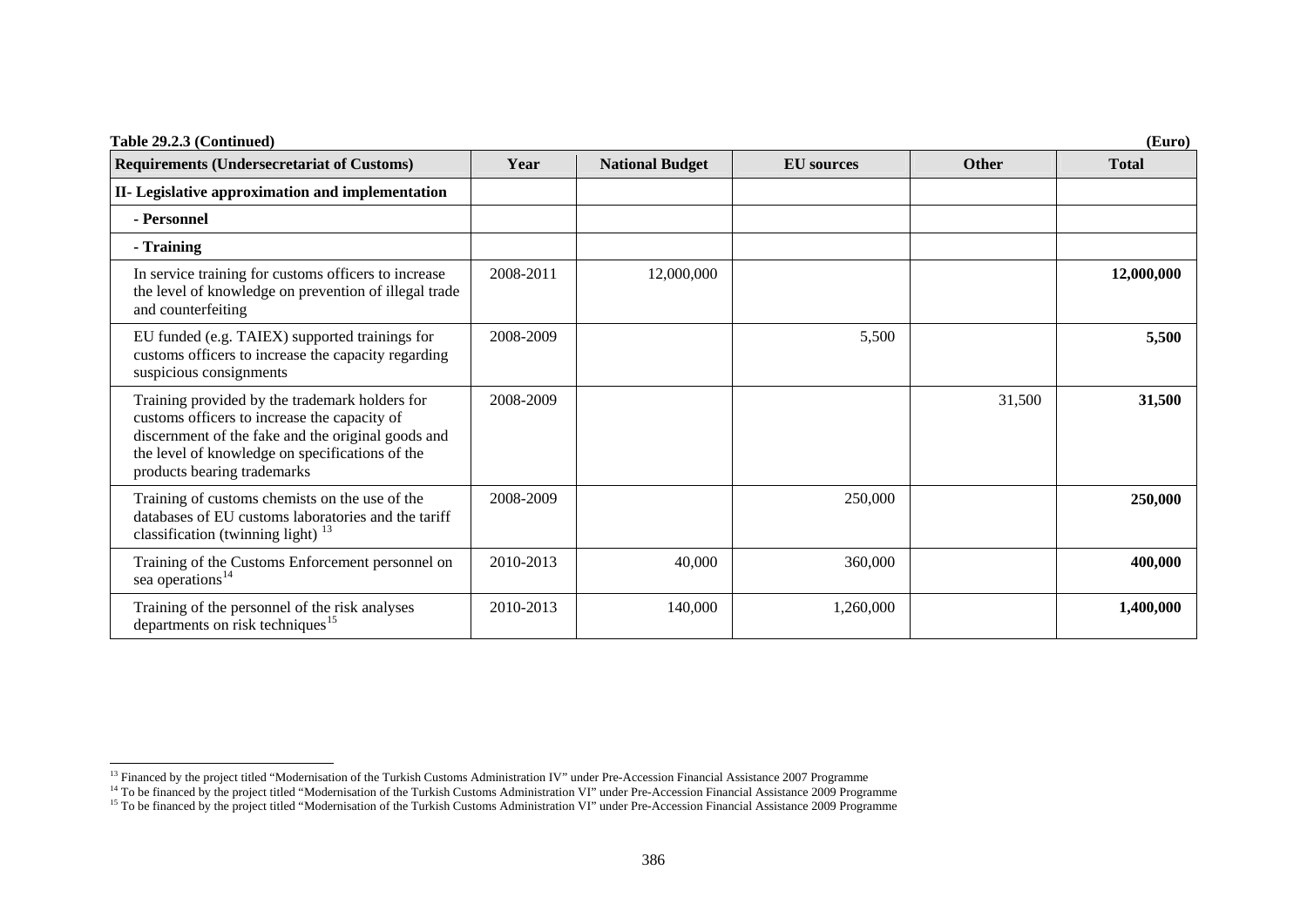| Table 29.2.3 (Continued)                                                                                                                                                       |           |                        |                   |              | (Euro)       |
|--------------------------------------------------------------------------------------------------------------------------------------------------------------------------------|-----------|------------------------|-------------------|--------------|--------------|
| <b>Requirements (Undersecretariat of Customs)</b>                                                                                                                              | Year      | <b>National Budget</b> | <b>EU</b> sources | <b>Other</b> | <b>Total</b> |
| - Consultancy                                                                                                                                                                  |           |                        |                   |              |              |
| Consultancy service for the establishment of the<br>infra-structure of Integrated Tariff Management<br>System-ITMS and New Computerized Transit<br>$System-NCTS$ <sup>16</sup> | 2008-2009 |                        | 4,400,000         |              | 4,400,000    |
| Twinning projects for the implementation of<br>Integrated Tariff Management System-ITMS and<br>New Computerized Transit System-NCTS <sup>17</sup>                              | 2008-2009 |                        | 2,000,000         |              | 2,000,000    |
| Twinning project on training and restructuring of<br>post-control system under EU Pre-Accession<br>Financial Assistance 2006 Programming <sup>18</sup>                         | 2008-2009 |                        | 2,000,000         |              | 2,000,000    |
| - Translation                                                                                                                                                                  |           |                        |                   |              |              |
| - Other                                                                                                                                                                        |           |                        |                   |              |              |
| <b>Total</b>                                                                                                                                                                   |           | 27,264,285             | 38,283,354        |              | 65,579,139   |

<span id="page-6-1"></span><span id="page-6-0"></span><sup>&</sup>lt;sup>16</sup> Financed by the project titled "Modernisation of the Turkish Customs Administration III- TR 06 03 07" under Pre-Accession Financial Assistance 2006 Programme

<sup>&</sup>lt;sup>17</sup> Financed by the project titled "Modernisation of the Turkish Customs Administration III- TR 06 03 07" under Pre-Accession Financial Assistance 2006 Programme

<span id="page-6-2"></span><sup>&</sup>lt;sup>18</sup> Financed by the project titled "Modernisation of the Turkish Customs Administration III- TR 06 03 07" under Pre-Accession Financial Assistance 2006 Programme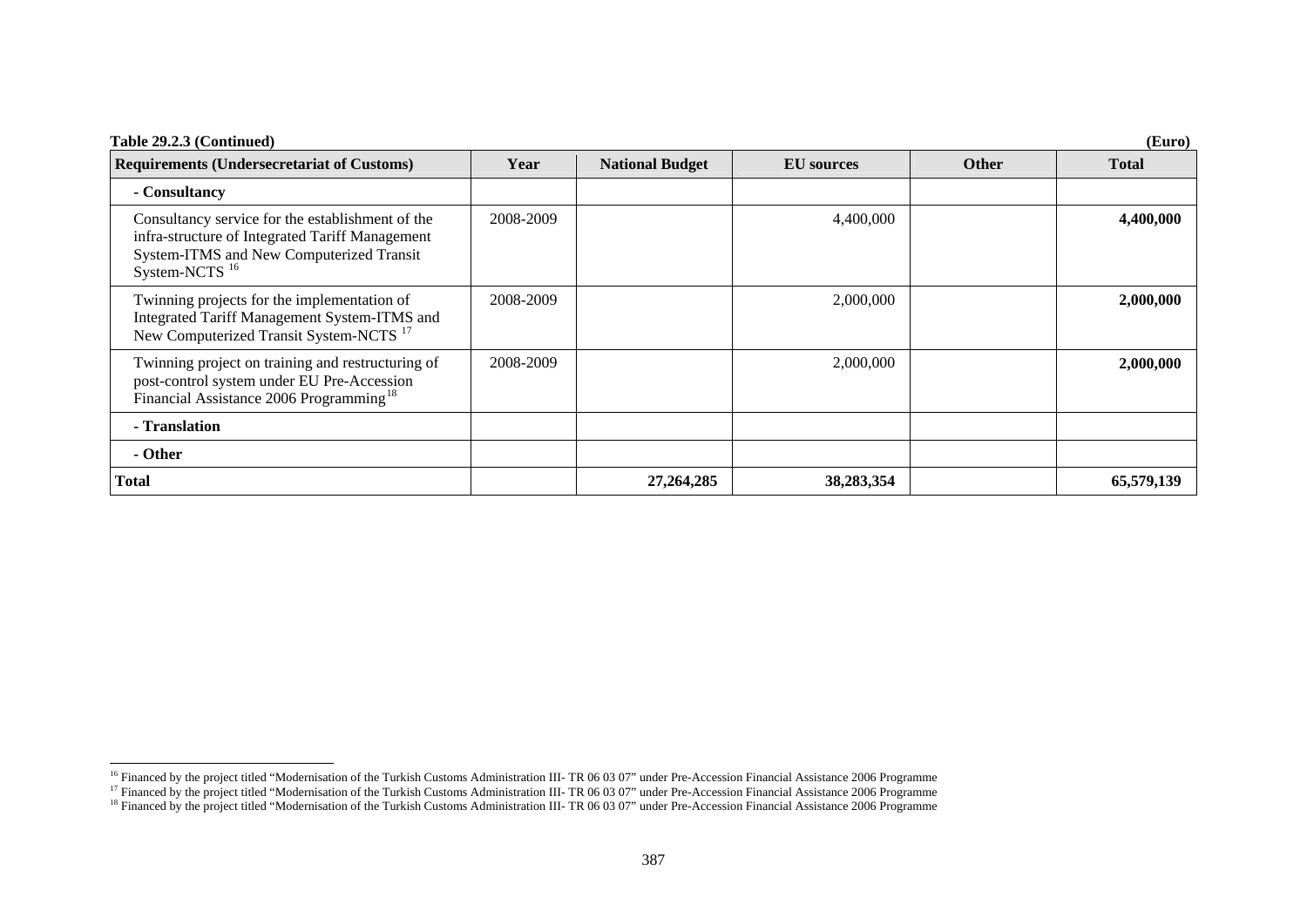## **Priority 29.3 Eliminating customs duty relief for goods covered by the Customs Union and which are sold in duty-free shops to travellers entering in Turkey**

## **1 Schedule of legislative alignment**

#### **Table 29.3.1**

| No | <b>EU</b> legislation in force | <b>Draft Turkish legislation</b>                                                                                                                                                | <b>Scope</b>                                                                                                                                                                | <b>Institution in charge</b> | <b>Publication date</b> |
|----|--------------------------------|---------------------------------------------------------------------------------------------------------------------------------------------------------------------------------|-----------------------------------------------------------------------------------------------------------------------------------------------------------------------------|------------------------------|-------------------------|
|    |                                | <b>Ministerial Decree</b><br>Amending the Annex<br>Decision on "Reliefs and<br>Derogations from the<br>Customs Duties" of the<br>Ministerial Decree No.<br>2000/53 of 13/1/2000 | Aligning the provisions of Ministerial Decree No. 2000/53 Undersecretariat of<br>in relation to the importation of goods sold at shops at<br>arrival points with EU acquis. | Customs                      | 2009-2011               |

## **2 Schedule of institutional capacity building requirements necessary for legislative approximation and implementation**

No institutional capacity building requirement is envisaged under this priority at this stage.

### **3 Financial requirements and resources**

No financial requirement is envisaged under this priority at this stage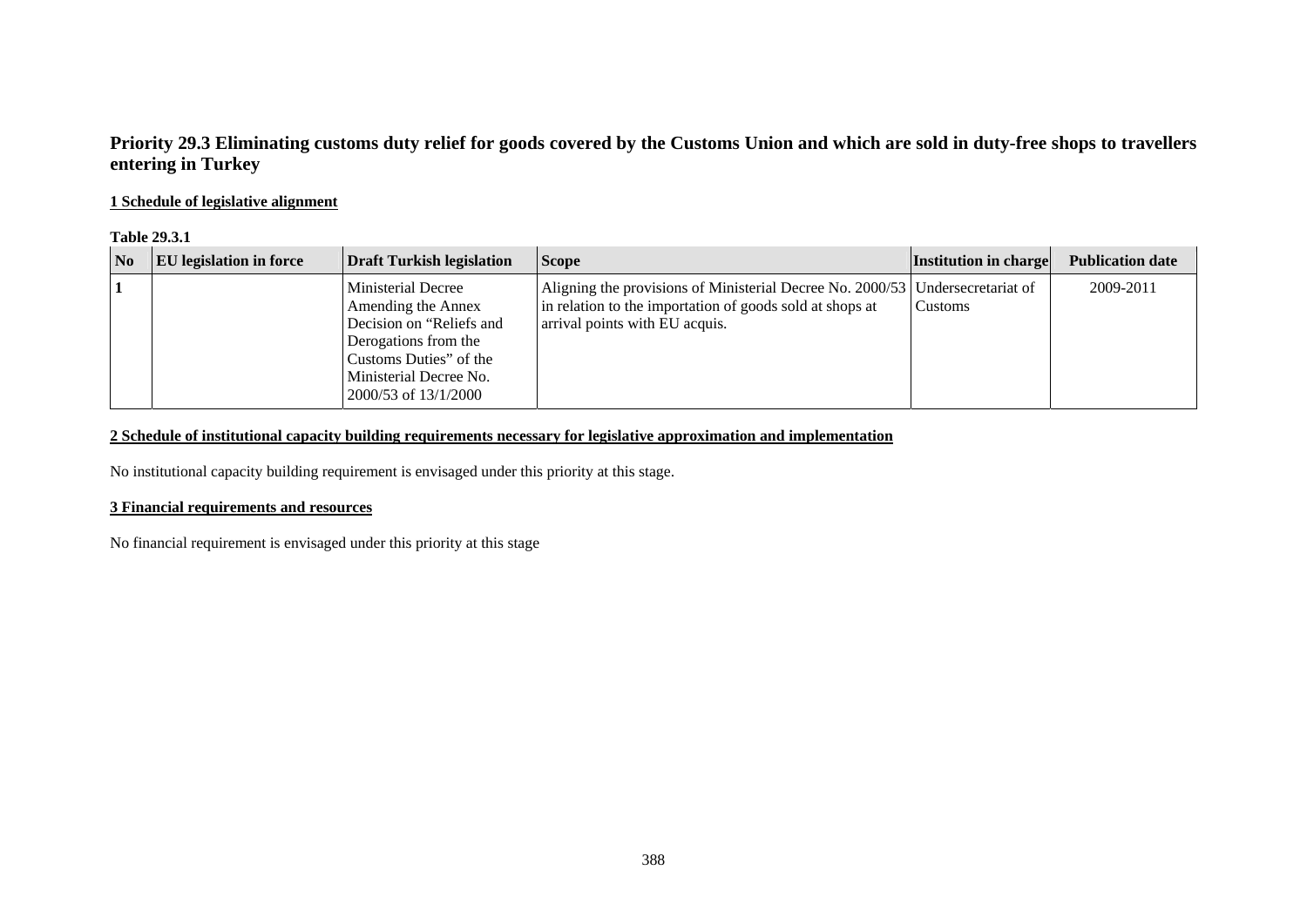## **Priority 29.4 Completing alignment of customs legislation on dual-use goods and technologies, precursors and counterfeit and pirated goods**

#### **1 Schedule of legislative alignment**

| <b>Table 29.4.1</b> |
|---------------------|
|---------------------|

| N <sub>0</sub>   | <b>EU</b> legislation in force                                           | <b>Draft Turkish legislation</b>                                                                   | <b>Scope</b>                                                                                                                                                                                                                                                                                                                                                                                                                                                                                                                                                                                                                                                                                                                                                                                                                                                                                                                                                                                                                                                                                                                                                                           | Institution in charge          | <b>Publication date</b> |
|------------------|--------------------------------------------------------------------------|----------------------------------------------------------------------------------------------------|----------------------------------------------------------------------------------------------------------------------------------------------------------------------------------------------------------------------------------------------------------------------------------------------------------------------------------------------------------------------------------------------------------------------------------------------------------------------------------------------------------------------------------------------------------------------------------------------------------------------------------------------------------------------------------------------------------------------------------------------------------------------------------------------------------------------------------------------------------------------------------------------------------------------------------------------------------------------------------------------------------------------------------------------------------------------------------------------------------------------------------------------------------------------------------------|--------------------------------|-------------------------|
| 1                | Council Regulations No.<br>2913/92, 2700/2000,<br>1383/2003 and 648/2005 | Law Amending Customs<br>Law and Certain Laws and<br>Decree Laws <sup>19</sup>                      | Increasing the effectiveness and efficiency of customs<br>activities; entitling customs administration for granting<br>authorisations regarding customs procedures with<br>economic impact; clear identification of activities subject<br>to penalties; harmonization of security and safety<br>measures and arrangements for authorized economic<br>operators; making customs controls based on risk<br>identification and assessment and using computerised risk<br>analysis techniques; establishing risk management<br>framework of Undersecretariat of Customs and<br>identification of risk criteria and priority control areas;<br>submission of summary declaration within a certain period<br>before arrival of the goods brought into Turkish Customs<br>Territory; submission of customs declaration, or in case<br>this declaration is not required, submission of pre-<br>departure summary declaration for goods exit from the<br>Turkish Customs Territory; simplification of the<br>procedures for amending customs declarations; filling the<br>gap in the customs legislation regarding identification of<br>the boundaries and entry and exit points of free zones. | Undersecretariat of<br>Customs | 2009                    |
| $\boldsymbol{2}$ | Regulations No. 1383/2003<br>2454/93 and 1891/2004.                      | <b>Implementing Regulation</b><br>Amending the Implementing<br>Regulation on Customs <sup>20</sup> | Improvement of the effectiveness and efficiency of the<br>customs activities.                                                                                                                                                                                                                                                                                                                                                                                                                                                                                                                                                                                                                                                                                                                                                                                                                                                                                                                                                                                                                                                                                                          | Undersecretariat of<br>Customs | 2009                    |

<span id="page-8-0"></span><sup>&</sup>lt;sup>19</sup> It is also mentioned under "Priority 7.1 Improving the capacity of police, customs and the judiciary to enforce intellectual property rights, including strengthening coordination between these bodies", "Priority 29.1 Aligning legislation on free zones with the relevant acquis, particularly for rules concerning customs controls and tax auditing" and "Priority 29.2 Strengthening the enforcement capacity of the customs administration, particularly regarding the fight against illegal trade and counterfeit. Continuing the preparations for interconnectivity of the IT systems with the EU"

<span id="page-8-1"></span><sup>&</sup>lt;sup>20</sup> It is also mentioned under "Priority 7.1 Improving the capacity of police, customs and the judiciary to enforce intellectual property rights, including strengthening coordination between these bodies", and "Priority" 29.2 Strengthening the enforcement capacity of the customs administration, particularly regarding the fight against illegal trade and counterfeit. Continuing the preparations for interconnectivity of the IT systems with the EU"